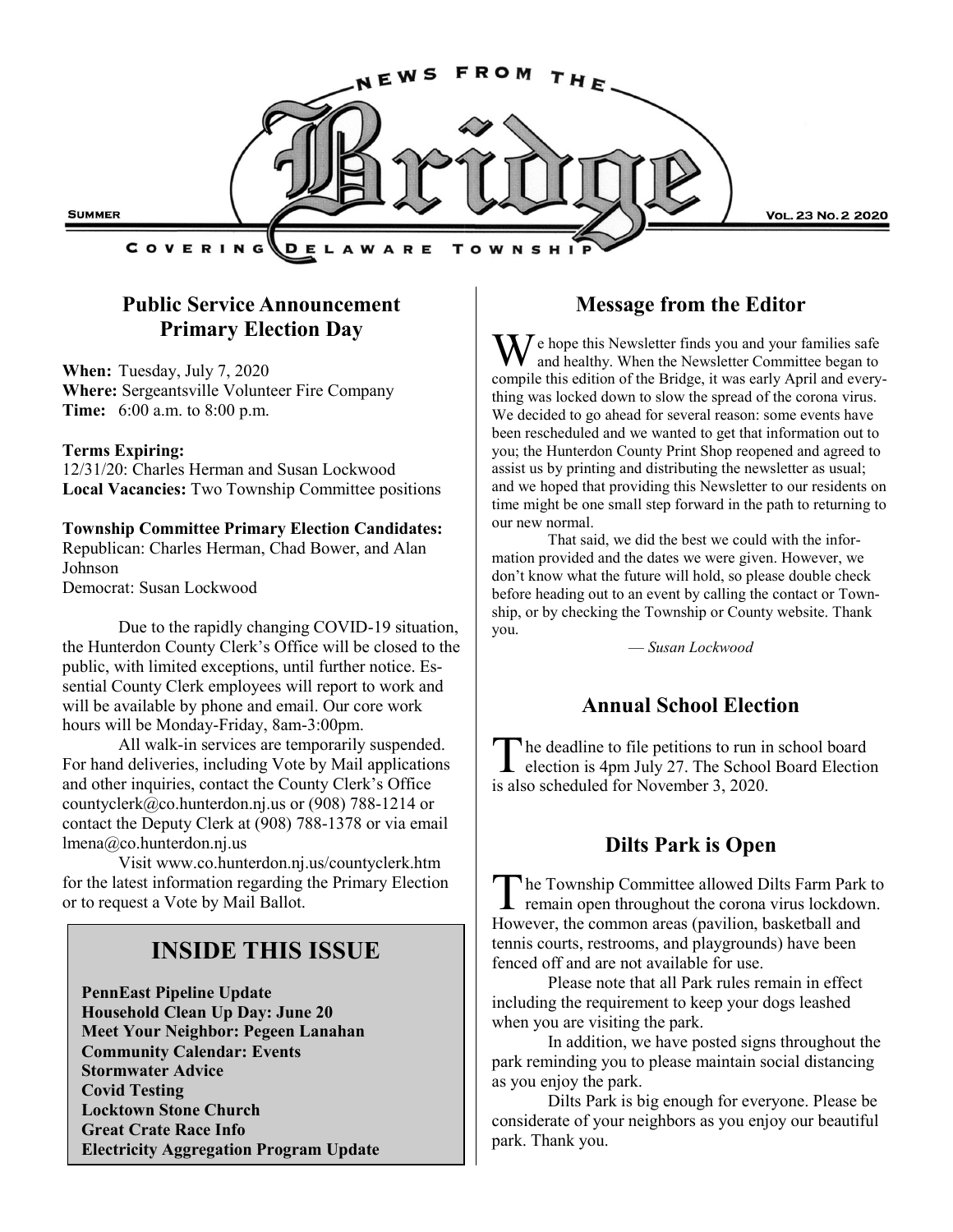## **Meet Your Neighbor: Pegeen Lanahan**

*by Sally Gullette*

ost people have an interesting story to tell. Talk to Pegeen Lanahan, and you will find her life story is quite fascinating.

Pegeen has worn many hats - as a self-taught woodworker who has used those skills to build furniture and remodel her home and as a professional who among other things started a successful marketing consulting and graphic design company. She was also the first woman in NJ to be certified in optical fiber installation. Later, she became a certified transcranial magnetic stimulation technician working directly with patients and side-by-side with her husband in his psychiatry practice.

At the end of a college semester spent in Ireland, a needed repair on a broken suitcase zipper sent her into Dublin. It was a Friday afternoon and she walked right into the middle of the only IRA bombing to take place on southern Ireland soil. The experience still haunts her. She was not injured but was in the midst of panicked and somewhat bloody mayhem. On a lighter note, when newly graduated, she worked for a "personal micro" computer company, an industry so new, the contact she called for orders and shipping problems was actually Steve Jobs. She likes to mention her other brush with fame: Bruce Springsteen played at her ninth grade graduation dance!

Pegeen and her husband, Dr. Luciano Lizzi, moved to Delaware Township from Ketchikan, Alaska in 2016 when he accepted a job with Capital Heath. They knew they were home when they saw the house in town. An old stone fireplace in the living room and a small pond on the property added to its appeal.

The fireplace and the pond have a place in Delaware Township history. In 1940, Fred Vocke's father built the pond at three times its current size as a place for people to ice skate. He added a warm-up shack by building a fireplace with local stone in an old chicken coop near the pond. Between 1940 and 1945 it became an ice skating mecca and people reportedly came from far and near to skate there. Sometime later in the 1940s the property was sold and the new owner filled in part of the pond and built a house, incorporating into it the stone fireplace and the surrounding stone wall. A subsequent owner tore down the old house and built a new one in its place, keeping the original stone fireplace and wall. This is the home that Pegeen and Luciano fell in love with.

Pegeen volunteers with Better Community Housing in Trenton, a Catholic Organization that builds housing for the very poor who cannot qualify for traditional low-income housing. Here she puts to good use the extensive construction experience she garnered during her many years as an IBEW contractor in northern NJ.

Pegeen and Luciano share their home with a dog and two cats. Between them they have four grown children. Another daughter, Sophia, died a tragic death in 1992 at the age of 2 1/2. As most folks do, they have grown to love Delaware Township.

## **Hunterdon County Library News**

T he Hunterdon County Library (HCL) has many resources that can be accessed from home. These include:

**Tumblebooks:** TumbleBooks' databases are easy to use and feature unlimited access from home! You can read as many books as you want, when you want, and on any device. There are no check-outs, holds, or bulky downloads. Books are available instantly. Tumblebooks offers for all ages audiobooks, K-6 math resources, and more.

**Consumer Reports Online:** The library now offers Consumer Reports Online. Whether you are looking to find the best deal on an LCD TV or researching the toprecommended used vehicle, Consumer Reports provides ratings and reviews, recommendations and buying advice for thousands of products and services. Access is available within Headquarters, North County Branch, and South County Branch libraries. Also available from home with your Hunterdon County library card.

**Hunterdon Happenings Newsletter:** The Hunterdon County Library offers concerts, movies, lectures, and much more…all free to the public. The best way to stay in the know about upcoming events is the online newsletter, Hunterdon Happenings. Sign up today by visiting the website and click on the sign-up now button.

Don't currently have a library card? You can apply for a digital card at the following web address to access ebooks, databases, and electronic resources, or preregister for a card, then come in to any of our branches to finish the process: http://hclibrary.us/services/ehcl.htm

Don't miss out on all the things a library card can offer!

Check out our website: www.hclibrary.us or Facebook: https://www.facebook.com/HunterdonCountyLibrary/

or Instagram: https://www.instagram.com/hclibrary3/, and YouTube pages for upcoming events and programs, as well as links to past performances, storytimes, and more!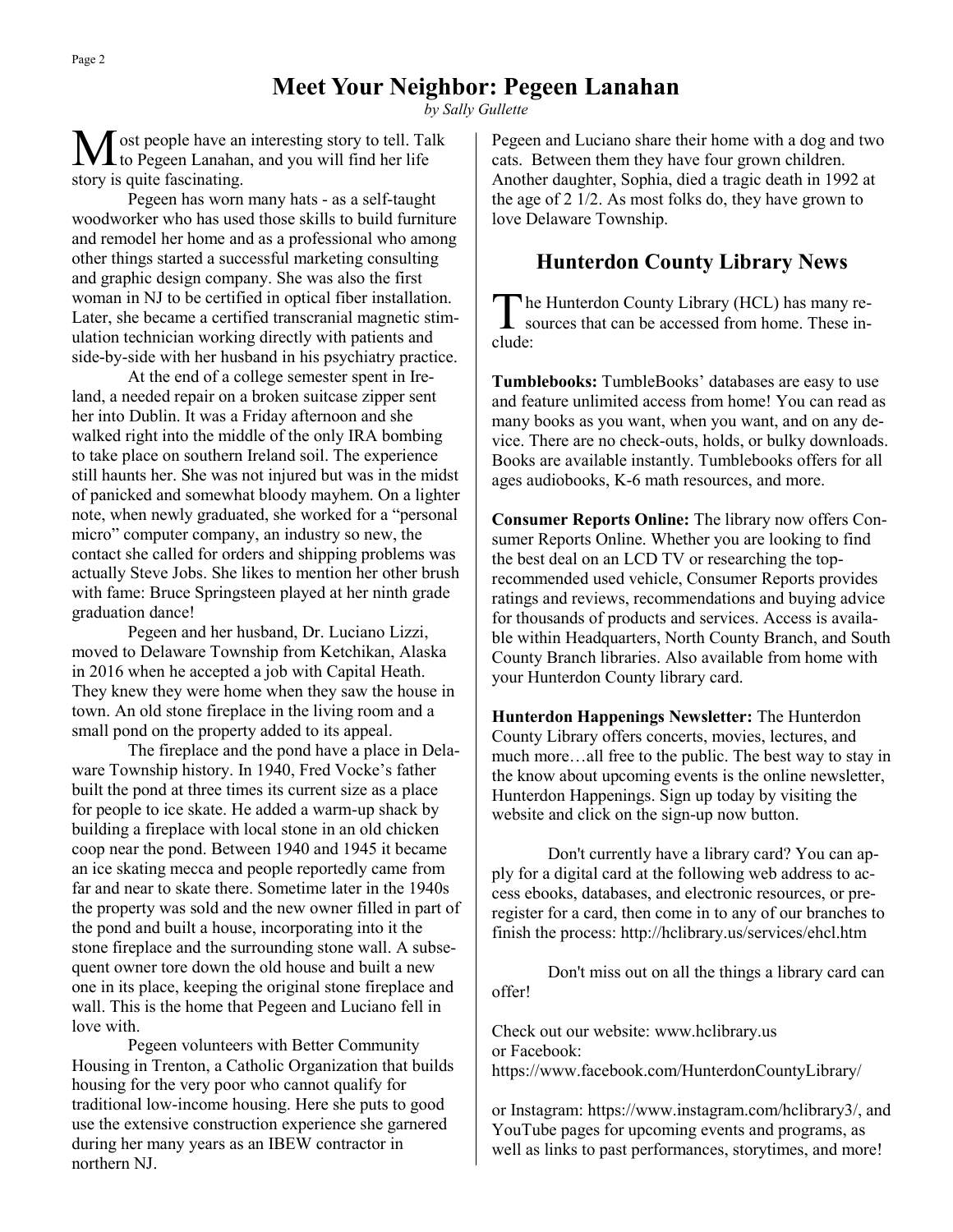## **Solutions to Stormwater Pollution: Easy Things You Can Do Every Day to Protect our Water**

Pollution on streets, parking lots and lawns is washed<br>by rain into storm drains, then directly to our drinkby rain into storm drains, then directly to our drinking water supplies and the ocean and lakes our children play in. Fertilizer, oil, pesticides, detergents, pet waste, grass clippings--you name it, and it ends up in our water. Stormwater pollution is one of the greatest threats to New Jersey's clean and plentiful water.

By sharing the responsibility and making small, easy changes in our daily lives, we can keep common pollutants out of stormwater. It all adds up to cleaner water, and it saves the high cost of cleaning up once it's dirty.

As part of New Jersey's initiative to keep our water clean and plentiful and to meet federal requirements, many municipalities and other public agencies including colleges and military bases must adopt ordinances or other rules prohibiting various activities that contribute to stormwater pollution. Breaking these rules can result in fines or other penalties. As a resident, business or other member of the New Jersey community, you can do these easy things every day to protect our water.

**Limit your Use of Fertilizers and Pesticides**: Do a soil test to see if you need a fertilizer. Do not apply fertilizers if heavy rain is predicted. Look into alternatives for pesticides. Maintain a small lawn and keep the rest of your property or yard in a natural state with trees and other native vegetation that requires little or no fertilizer. If you use fertilizers and pesticides, follow the instructions on the label on how to apply it correctly.

**Properly Use and Dispose of Hazardous Products** including some household or commercial cleaning products, lawn and garden care products, motor oil, antifreeze, and paints: Do not pour any hazardous products down a storm drain because storm drains are usually connected to local waterbodies, and the water is not treated. If you have hazardous products in your home or workplace, make sure you store or dispose of them properly. Read the label for guidance. Use natural or less toxic alternatives when possible. Recycle used motor oil. Contact your municipality, county or facility management office for the locations of hazardous-waste disposal facilities.

**Keep Pollution out of Storm Drains**: Municipalities and many other public agencies are required to mark certain storm drain inlets with messages reminding people that storm drains are connected to local waterbodies. Do not let sewage or other wastes flow into a stormwater system.

**Clean Up After Your Pet**: Many municipalities and public agencies enact and enforce local pet waste rules including requiring pet owners or their keepers to pick up and properly dispose of pet waste dropped on public or other people's property. Make sure you know

### **Clean Water**

If your car leaks oil in the driveway, you might as well let it leak in the ocean. Rain washes pollutants into let it leak in the ocean. Rain washes pollutants into storm drains which flows directly into our streams, lakes, rivers and the ocean. So what can you do?

You can help! Keep your car well maintained. Regularly check your car for leaks and schedule tune-ups. If you find leaks or drips, have your car repaired. Take your car to a service center to the change oil. If you do change your own oil, do it in a garage, never on the street. Use a self-contained oil pan and discard the oil at a local service center for recycling.

Never discard oil, gas, or antifreeze into a storm drain. If you spill hazardous fluids, contain it immediately with rags and cat litter. Clean up the spill and properly dispose of the waste.

What's the problem with motor oil? Oil does not dissolve in water. When motor oil runs into storm drains either from changing your car's oil or from leaky cars, it goes directly to our lakes, rivers and the ocean. Oil and other petroleum products are toxic and can contaminate your drinking water, as well as kill fish, wildlife and plants. Did you know that one pint of oil can make a slick larger than a football field?

Used motor oil is the largest single source of all oil pollution in lakes, streams and rivers. Americans spill 180 million gallons of used oil each year into our waters.

Why should you care about clean water? Stormwater pollution is one of the greatest threats to New Jersey's clean water supply. Clean water provides access to safe drinking water, a place for recreation, commercial opportunities, healthy wildlife habitats, and adds beauty to our landscape. Rain washes pollution from streets, parking lots, and lawns into storm drains, then directly into streams, rivers, lakes and the ocean.

Visit www.cleanwaterNJ.org for more information.

and comply with your town's requirements. And remember to use newspaper, bags or pooper-scoopers to pick up wastes. Dispose of the wrapped pet waste in the trash. Never discard pet waste in a storm drain.

**Don't Feed Wildlife**, such as ducks and geese, in public areas. Many municipalities and other public agencies enact and enforce rules that prohibit feeding wildlife in public areas.

**Don't Litter**: Place litter in trash receptacles. Recycle. Participate in community cleanups.

**Dispose of Yard Waste Properly**: Keep leaves and grass out of storm drains. If your municipality or agency has yard waste collection rules, follow them. Use leaves and grass clippings for compost. Use a mulching mower that recycles grass clippings into the lawn. For more information on stormwater related topics, visit www.njstormwater.org or www.epa.gov.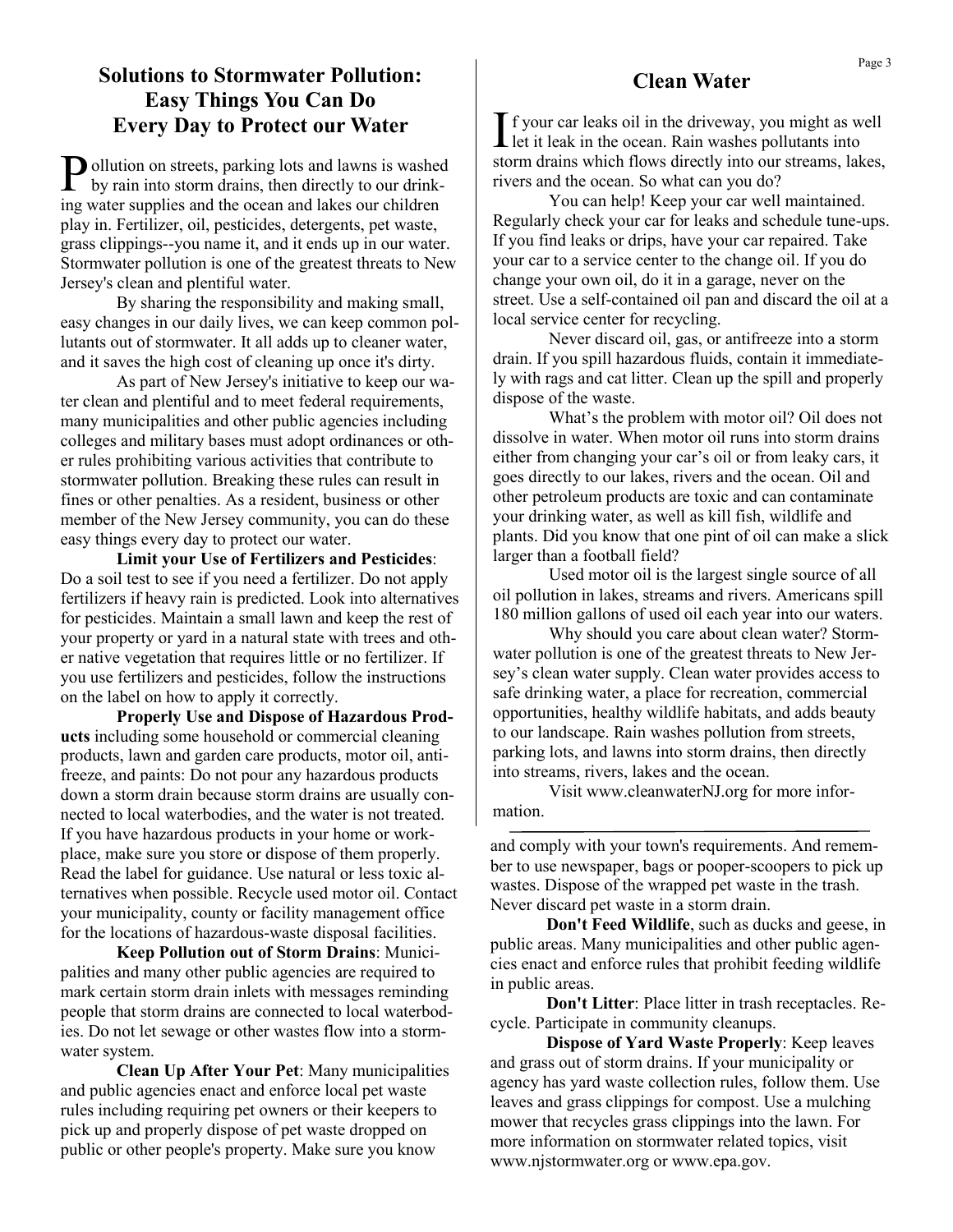## **Locktown Stone Church and How Locktown Came to Be**

D id you know that the Locktown Stone Church recently celebrated its 200th birthday? Though it has not been a religious structure for some time, this beautiful building with marvelous acoustics has an interesting history, and is a shining example of the federal architectural style used in the early 19th century Old School meeting houses in New Jersey and Pennsylvania.

Now owned by Delaware Township, and lovingly cared for by the Friends of Locktown Stone Church, it is used for weddings and other celebrations. It is on the list of Registered Historical Properties. It is also the source of how the village of Locktown got its name.

History tells us that in 1819, Daniel Rittenhouse offered an Old School Baptist Church congregation a half -acre of land on his holdings on which to build a stone meeting house to replace the old log building that was there. The building was quickly constructed, and was finished by October 16, 1819. The first service was held on that day in the building.

In the 1830's there was a great deal of religious fervor sweeping the country. Known as the 'Great Awakening,' the movement encouraged those who followed religion to embrace a progressive school of thought to open the idea of religion to more people.

Elder Wigg, who was the preacher at the church at the time, liked this more liberal idea of religious thought. But most of his congregation preferred the Old School doctrines and practices. There was some controversy, and the upshot was that Elder Wigg was dismissed as preacher.

But Elder Wigg was not without supporters. Some time later, he and 45 followers, including Daniel Rittenhouse, who had donated the land, went to the church with the intention of sharing its use with the Old School Baptist congregation. They found the doors locked. Undoubtedly shocked and upset, tradition says that Wigg and 'one of his followers' put another lock on the door to keep the Old Schoolers out.

It isn't clear how the church followers eventually resolved their differences. But we do know that there was a tavern near the church. The tavern-keeper, Benjamin Hyde, was a relative of Daniel Rittenhouse. Hyde was allegedly intrigued by the two locks on the church, so much so that he ended up making a sign for his 'Locktown' tavern which had three locks on it.

By the time the post office was established in 1846 and required that each town and village have a formal name, 'Locktown' was the name given and known by all.

*Adapted from article by Marfy Goodspeed and Mildred Wehr at: locktownstonechurch.org* 

## **Locktown Stone Church Restroom Facilities**

The Friends of the Locktown Stone Church are in the process of getting State approvals to construct re-The Friends of the Locktown Stone Church are in the stroom facilities on the church property. For many years, the Friends have explored various options for bathrooms including composting toilets (which were not suited for this type of use) because for some events, port-a-potties are not ideal.

Because of the location of the church near a stream, permits are required from the Department of Environmental Protection in order to undertake this project. The permit application was submitted and was under review when the Covid 19 threat caused the State to transition to working from home. The Friends hope to get an answer on their application at some point this year.

# **Pipeline Update**

 $S$  ince our last newsletter, the Township Committee sent a letter to the Federal Energy Regulatory Com- $\Gamma$  ince our last newsletter, the Township Committee mission (FERC) opposing the latest iteration of the PennEast Pipeline project.

After the Court declared that PennEast could not use eminent domain on State properties in New Jersey, PennEast decided to split its application into two phases and re-applied to FERC for the portion of the pipeline to be built in Pennsylvania.

It was important for Delaware Township to join others New Jersey concerned citizens and communities to object for several reasons. First, the purpose and need for the original project clearly stated that the need was for the entire project. So to now claim otherwise, was disingenuous at best. Second, if FERC allows construction to begin in Pennsylvania, and the pipeline ends on New Jersey's border, it makes it far more difficult to discuss any better, or less damaging alternative routes.

The good news is that FERC rejected PennEast's new application and requested significant additional information in support of the latest project. This is the first time that FERC has rejected anything submitted by PennEast.

# **Shredder Day: June 27**

O n June 27, from 8am to 11am at the Delaware Township garage on Rte 523, just south of the blinker light, the Township is sponsoring a shredder day for township residents. Limit: 10 boxes per vehicle.

No appointment necessary, just remain in your car and your boxes will be removed from your trunk by staff. NO need to removed staples, paperclips, or small fasteners. For info: call Kathy Klink 609-397-3240 x208.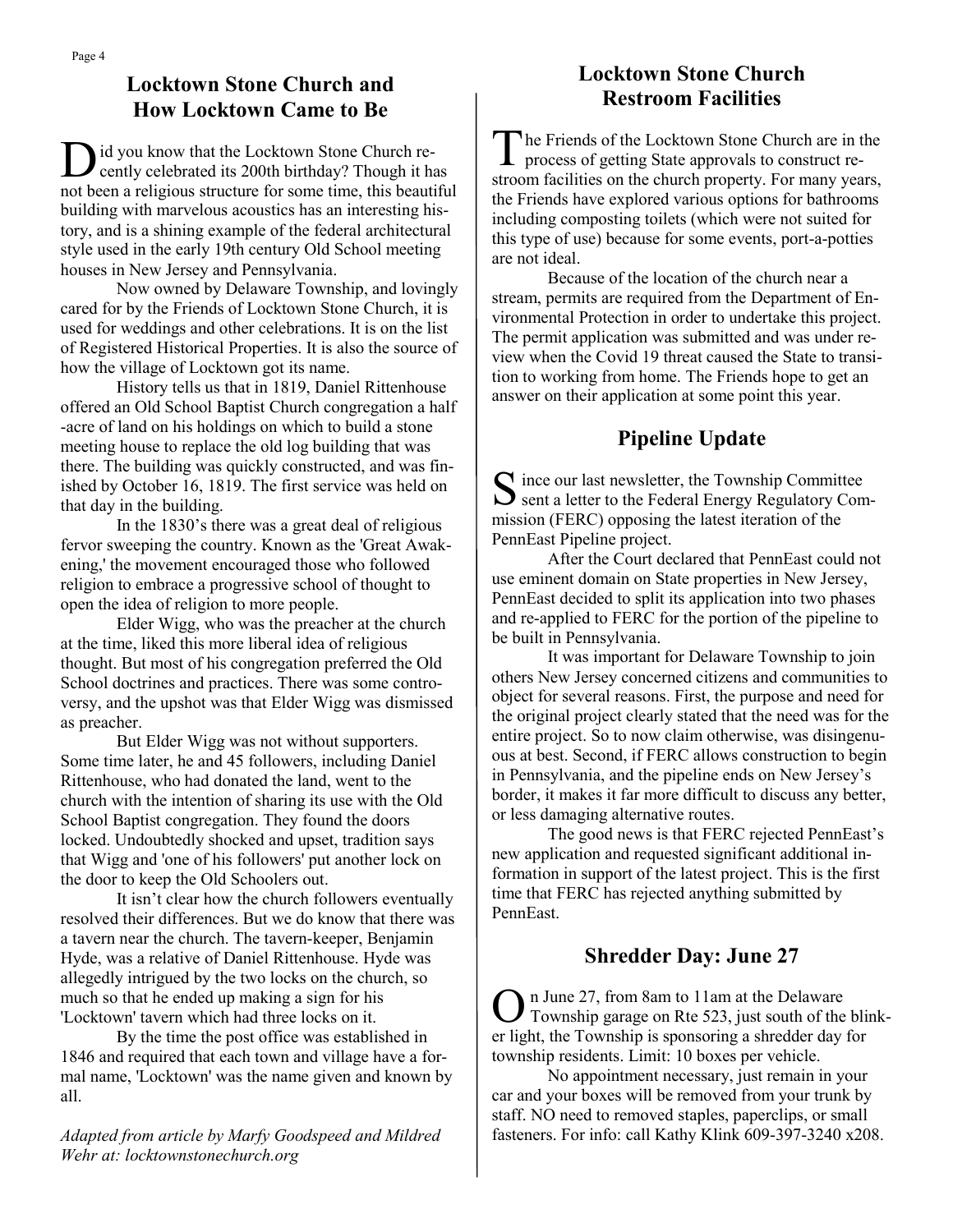### **Household Clean Up Day: June 20, 2020**

 $\sum$  ondering what to do with that old window air conditioner which no longer works? Well, Delaware Township clean-up days are coming from 8:00 - 11:30am at the Delaware Twp Garage at 816 Sergeantsville Road (Rt. 523). During the three weeks before each clean-up day, 75 permits will be issued at the Township Police Station. Registration must be in-person (no mail-in). Proof of residency (eg driver's license; current tax bill, or voter registration card) must be provided at the time of registration. Also required is the license plate number of the vehicle being used to carry the clean-up. Current permit fees run from \$10-\$30 depending upon size of the vehicle.

This permit must be presented before unloading. Unloading will be performed by Township personnel. STAY IN YOUR CAR!

Items ACCEPTED include but are not limited to: Air conditioners, dehumidifiers, refrigerators (with or without freon), propane tanks, all types of metals, building materials limited to one half of a standard pick-up truck load (may not exceed four feet in length), electronic equipment, and up to 10 tires without rims.

Items NOT ACCEPTED include: Household garbage, animal carcasses, stumps, trees, plant debris, yard or landscaping debris (including leaves), Hazardous wastes (i.e. gasoline, chemicals, explosives, etc.) and paint (check county website for the disposal dates of these items at www.co.hunterdon.nj.us/recycling or call Solid Waste and Recycling at 908-788-1110).

Participants must register with Dee Higgins at the Township Police Station. For info: 609-397-3530; her hours are 9:00am - 3:00pm Monday through Friday.

## **Meals on Wheels: Senior Programs**

H ome Delivered Nutrition: Meals on Wheels del<br>a noon-time meal and an assurance check each ome Delivered Nutrition: Meals on Wheels delivers weekday between the hours of 11 am to 1 pm to homebound seniors. Our Weekend Home Delivered Program offers cold bag lunches which are delivered on Friday for weekend consumption.

For those who are more independent and would like to eat with others, meals are served Monday through Friday between 11:45 am and 1 pm at the following congregate locations: Church of the Holy Spirit, 3 Haytown Road, Lebanon and Flemington Café, 4 Gauntt Place, Flemington. Educational and recreational programming is included.

Meals on Wheels also provides the Lunch N Learn Series, an educational program in which seniors discuss healthy eating with a Registered Dietitian while enjoying a meal. Seniors can also obtain individualized nutrition advice and guidance on specific diet or healthy eating plans designed by a Registered Dietitian.

To register for programs call 908-284-0735. Visit our website: www.mowih.org or on facebook.com/mealsonwheelsinhunterdon.

### **Meals on Wheels: Volunteers Needed**

No matter what your background or interests, Meals on Wheels has a volunteer opportunity that's just right for you. Volunteer drivers are needed to deliver meals to their homebound neighbors. Site volunteers at Nutrition Sites help pack meals and assist drivers as they prepare for their routes. Join us today – call the main office for more information – 908-284-0735.

## **Covid Testing for Hunterdon County Residents**

 $S$  omerset County and Hunterdon County, in collabora-<br>tion with Raritan Valley Community College, con- $\sum$  tion with Raritan Valley Community College, conducted COVID-19 drive-thru testing in May. Additional dates will be offered based on availability of test kits and personal protective equipment.

Testing is by appointment only and a valid doctor's prescription is required. Anyone without an appointment will be turned away. The testing site location is Raritan Valley Community College, 118 Lamington Road in Branchburg. Entrance to the testing site will be from the Rt. 22 Campus Drive entrance and NOT from the Lamington Road entrance.

Testing is free of charge and only available to Hunterdon and Somerset County residents, age five (5) and older, who are exhibiting symptoms, such as fever, dry cough and shortness of breath. At the test site,

individuals must have a written doctor's authorization and show proof of residency, such as a valid driver's license or state-issued identification.

The Somerset Hunterdon County COVID-19 drive-thru testing information line is available to answer general questions about the site M-F from 9am-4pm. The number is 908-237-7150.

Where can I go to learn more about COVID-19? **Somerset County Department of Health:**  www.co.somerset.nj.us/health

**Hunterdon County Health Department:** 

www.co.hunterdon.nj.us/coronavirus.html

**Centers for Disease Control /Prevention:** www.cdc.gov

**New Jersey Department of Health:** www.nj.gov/health/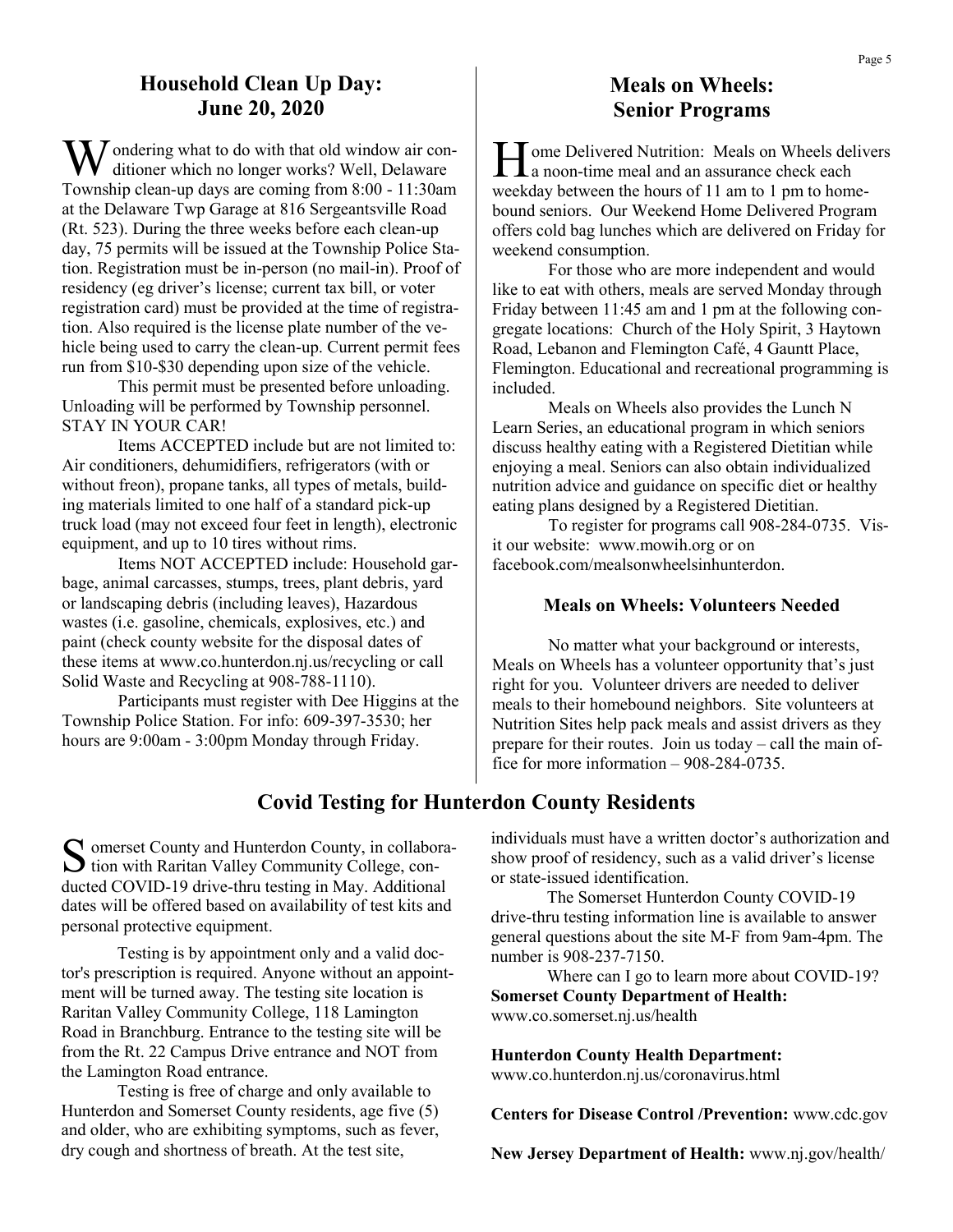# **Community Calendar**

**NOTE: From March through May, meeting were either postponed or conducted remotely using Zoom Meetings. As of now, we do not know when in-person meetings will resume.**

**To find out if a meeting will be held and/or to obtain access to any Zoom meeting, contact the Chairman of the relevant committee or call the Township for information and instructions.** 

**Township Committee**: 7:30 p.m. 2nd & last Monday - 6/8, 6/29, 7/13, 7/27, 8/10, 8/31

**Planning Board**: 7:30 p.m. 1st Tuesday - 6/2, 7/7, 8/4, 9/1

**Board of Health:** 7:30 p.m. 1st Monday - 6/1, 7/6, 8/3,9/7

**Open Space Committee:** 7:30 p.m. 3rd Monday - 6/15, 7/20, 8/17

**Agricultural Advisory Committee:** 7:00 p.m. 1st Tuesday - 6/2, 7/7, 8/4, 9/1

**Board of Adjustment:** 7:30 p.m. 2nd Thursday - 6/11, 7/9, 8/13

**Recreation Commission:** 7:30 p.m. 1st Monday - 6/1, 7/6, 8/3, 9/8

**Environmental Commission:** 7:30 p.m. 3rd Wednesday - 6/17, 7/15, 8/19

**D.T.M.U.A.:** 7:30 p.m. 1st Thursday - 6/4, 7/2, 8/6, 9/3 **Shade Tree Commission:** 7:30 p.m. 4th Thursday - 6/25, 7/23, 8/27

**Historic Advisory Committee:** 7:30 p.m. 2nd Wednesday - 6/10, 7/8, 8/12 **Newsletter Committee:** Quarterly

**Recycling Depot:** Open every weekday from 8 a.m. to 3 p.m. at the Township Garage on Rt. 523. Call Recycling Coordinator Kathy Klink at 609-397-3240 Ext. 208 with any questions.

# **HCHS Online Archive**

The Hunterdon County Historical Society now<br>an exhaustive photographic record of HCHS' he Hunterdon County Historical Society now offers Deats/Thatcher collection of Native American artifacts online for all to enjoy. Dr. Greg Herman, with help from Mark Zdepski and Roger Stone and facilitated by former HCHS Executive Director Pat Millen, photographed the thousands of items within the cabinets housed on the second floor of the Flemington Library and in the Archive. Visit www.hunterdonhistory.org for photos and supporting material.

## **The Great Crate Race**

The Delaware Township Recreation Commission<br>plans to hold The Great Crate Race on Wednesday he Delaware Township Recreation Commission July 4, 2020, beginning at 9am.

Start thinking about dusting off your car or building a new one! If you are looking to purchase a car to participate in the event this year or looking to sell a car please contact us. This year celebrates the 32nd anniversary of this great Township tradition.

July will be here before you know it so plan on participating/attending this fun-filled community tradition. Registration forms and details can be found on the Township website www.delawaretwp.org

If you have any questions please contact Kathleen Herman: kah7999@hotmail.com or 908-399-4164 ; or Steve Smotrich: stevesmotrich@gmail.com or 908-255-5358.

## **Electric Aggregation Update**

A s previously reported, Delaware Township resident<br>with the exception of those opting out, are now obs previously reported, Delaware Township residents, taining their electricity from a third-party provider, IDT Energy Inc. The rate provided is moderately lower than the cost that JCP&L is charging for energy generation. The JCP&L rate is 0.090743 per kilowatt-hour (kWh), and the Township's rate is 0.0863 per kWh for a savings of about 5%. Of course, your specific amount of savings depends upon how much electricity your household uses.

As a reminder, the Township joined the Hunterdon Area Energy Cooperative (HAEC) and obtained a rate that was already in effect in several other Townships. Because that agreement ends at the end of this year, the HAEC will again be going out to auction for electricity in June. Ideally, a new agreement will be in place once the old one expires.

However, if the auction does not result in a rate reduction, no award will be made and the HAEC will wait until the market is more favorable. If the auction is successful, residents will again be notified of the energy provider at that time.

What do you need to do? Nothing. All of this occurs behind the scenes unless you choose to opt out and to go back to paying whatever rate JCP&L is providing. Also, please don't be fooled or confused by those calls and letters inviting you to choose a third party electricity provider. The company that we are using -- IDT Energy - will NOT be soliciting for your business.

If you have any questions, see the web site www.njaggregation.us/HAEC or call 877-292-3904.

### **All meetings are at Town Hall unless otherwise noted.**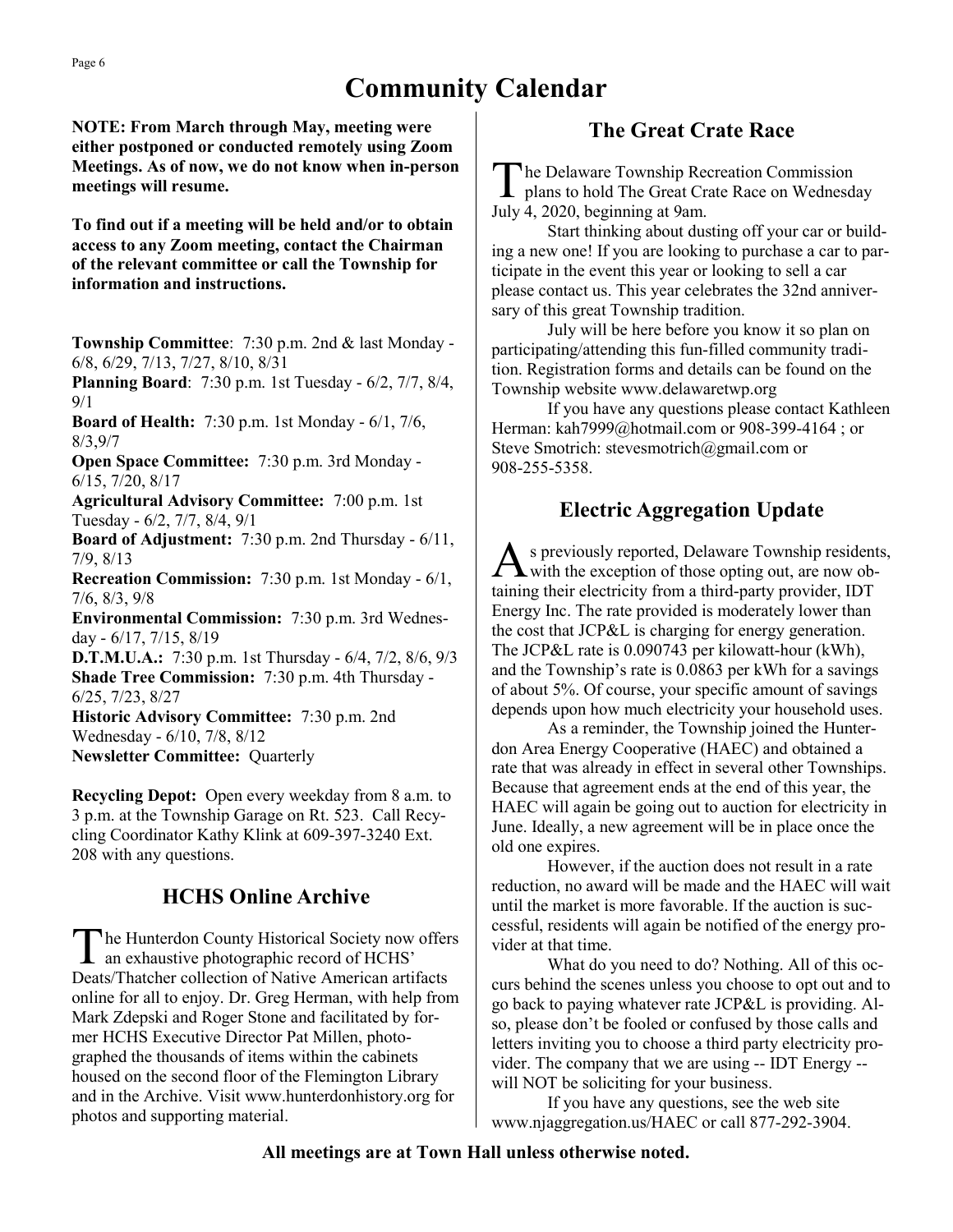## **Church Corner**

*Check with the churches for all services and tele-services.*

#### **Amwell Church of the Brethren**

40 Sandbrook Headquarters Rd, Stockton, NJ Tel: 908-705-1208 Web: www.amwell.org Sunday school: 9:15 am Worship Service: 10:15 am Wed night Bible study: 7:00 pm Friday night youth group: 7:00 pm

We are currently doing telephone worship services and Wednesday night bible study. Call 908-581-8341 for more information and to be signed up.

#### **Cornerstone Christian Church**

226 Locktown-Sergeantsville Rd, Stockton, NJ Tel: 908-237-5227 Web: www.ccc-hc.org Email: pastor-keith@ccc.hc.org Sunday Worship Service at 10:30 a.m. Sunday School for all ages beginning at 9:15 a.m.

#### **Sandy Ridge Church**

47 Sandy Ridge Road Stockton NJ 08559 Tel: 609-397-0371 Email: sandyridgechurchnj@gmail.com Facebook: Sandy Ridge Community American Baptist Church Web: https://sandyridgechurch.wixsite.com/srbc Worship: Sunday mornings 11:00am Sunday School: Sunday mornings 11:00am

#### **Sergeantsville United Methodist Church**

624 Rosemont Ringoes Rd., Stockton, NJ Tel: (609) 397-2333 Web: www.sergeantsvilleumc.com Facebook: https://www.facebook.com/sergeantsvilleumc Sergeantsville United Methodist Church worships each Sunday at 10:00 a.m. All are welcome to join us for worship or at one of our special activities.

The following information on caring for your trees<br>was provided by the New Jersey Forest Service. For The following information on caring for your trees more information go to www.nj.gov/dep/parksandforests The site also provides guidance on pruning which is not included here because it should be done in the winter, when the tree is dormant.

**Mulch:** The right mulch helps retain water in the soil for tree roots. However, mulch should never be piled up against the tree trunk. Mulching in a "volcano" shape can make the tree more susceptible to fungus, insects, and

### **2020 Township Budget Approved**

D elaware Township adopted its budget in April. When the Finance Subcommittee began the budgeting process in early March with Township Chief Financial Officer Diane McDaniel, no one was aware of the severity of the effect of the corona virus on the economy. As the process continued, it became apparent that we needed to consider the potential effects on our residents. The result is that the final budget is flat: there will be no increase to residents' taxes for municipal services. Many costs rise annually, for example, road materials, salaries based on contractual raises, and the cost of insurance.

This year, the Township's biggest increase was due to the need to make a Debt Service payment on a municipal Note. The Township has three years when it takes a Note, to either purchase a bond or begin to make payments. While we initially hoped to purchase a bond with a lower interest rate and forgo the payment, Covid 19 affected the bond market and made the rates rise. The Township will continue to watch the bond market to see if conditions become more favorable before the next payment is due.

Instead, the Township decided to maintain last year's appropriations for most line items, postpone the number of roads to be maintained with oil and stone this year, and use some of the Township's surplus to keep the tax rate unchanged from last year.

The Township maintains a healthy surplus in order to obtain a favorable bond rating. Delaware Township bonds for large-ticket items like dump trucks; vehicles for plowing, mowing, and road maintenance; fire vehicles, and open space, so having a good bond rating is important.

Ms. McDaniel, working with Auditor Bill Colantano determined we could use a portion of the surplus while maintaining our bond rating.

On April 27, 2020, the Township Committee unanimously approved the budget with no increase. The complete budget can be viewed on the Township website.

### **Tree Care Tips**

rodents. Instead mulch in a "donut" shape. Keep mulch 6 inches from the trunk and mulch out as far as the branches extend above. Keep the mulch 2-4" thick. Every spring, break up old mulch and add new to maintain a 2-4" layer.

**Water:** During drought, sufficiently water trees. Drought stressed trees are more susceptible to pests and diseases.

**Inspect:** Thoroughly inspect trees yearly for insects, diseases, and defects such as cracks and rot. Take action to prevent hazard trees.